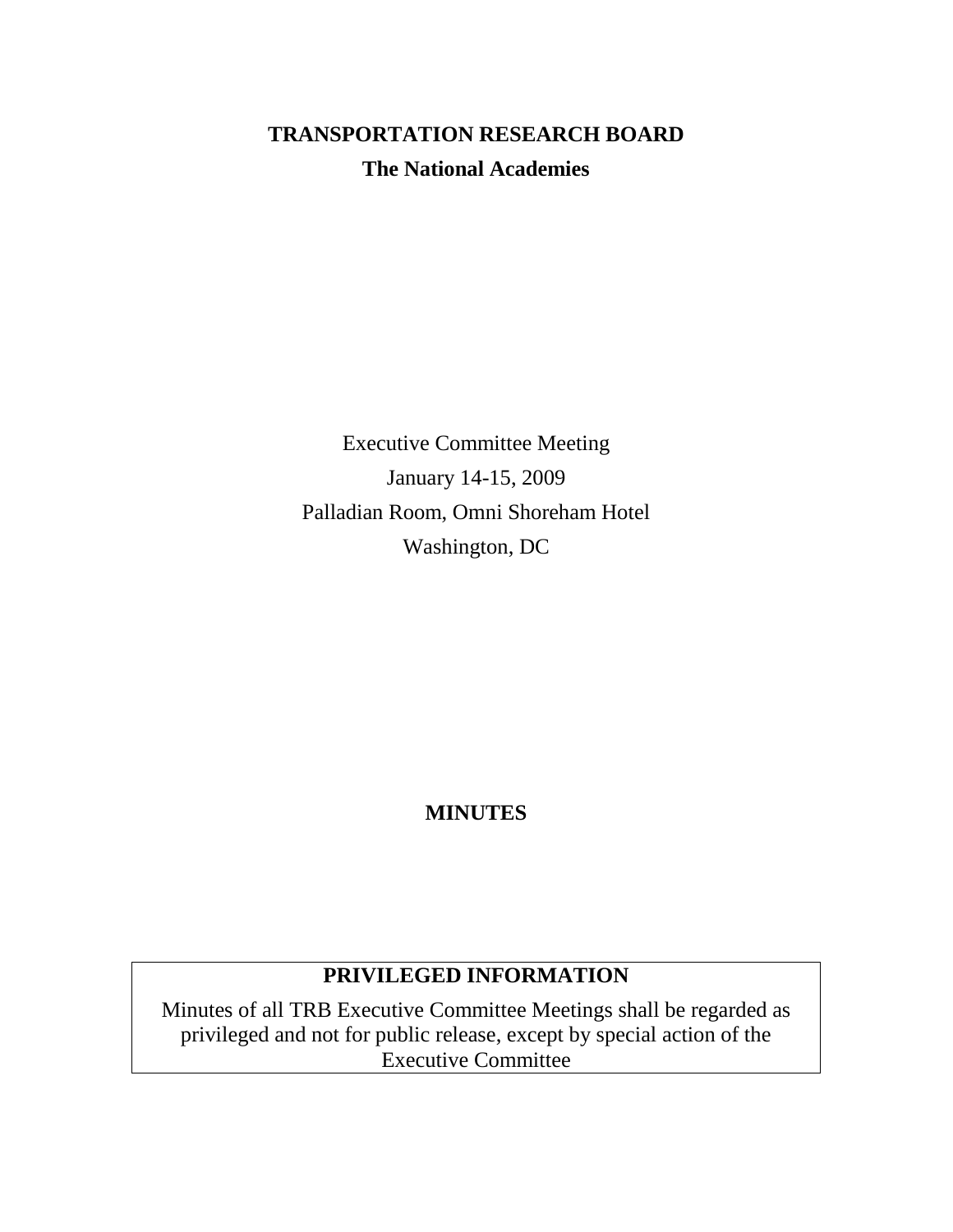## **TRANSPORTATION RESEARCH BOARD Executive Committee Meeting and Policy Session Discussion Minutes January 14-15, 2009 Palladian Room, Omni Shoreham Hotel Washington, DC**

## <span id="page-1-0"></span>**TABLE OF CONTENTS [.............................................................................................................................](#page-1-0) 2 [ATTENDANCE............................................................................................................................................](#page-2-0) 3 [JANUARY 14, 2009......................................................................................................................................](#page-3-0) 4** WELCOME [....................................................................................................................................](#page-3-1) 4 [BIAS/CONFLICT-OF-INTEREST DISCUSSION.................................................................................](#page-3-2) 4 [PREVIOUS MEETING MINUTES.....................................................................................................](#page-3-3) 4 [EXECUTIVE DIRECTOR'S REPORT................................................................................................](#page-3-4) 4 SUBCOMMITTEE FOR NRC OVERSIGHT [.......................................................................................](#page-4-0) 5 [SUBCOMMITTEE ON PLANNING AND POLICY REVIEW.................................................................](#page-4-1) 5 TECHNICAL ACTIVITIES DIVISION [...............................................................................................](#page-4-2) 5 *[Report of Technical Activities Division and Council Report..................................................................](#page-4-3) 5 [Conference, Workshop, and Project Approvals......................................................................................](#page-4-4) 5* BRIEFING BY NATIONAL ACADEMIES' [DIRECTOR OF CONGRESSIONAL AND GOVERNMENT](#page-5-0)  AFFAIRS [.......................................................................................................................................](#page-5-0) 6 STUDIES AND SPECIAL PROGRAMS DIVISION [..............................................................................](#page-5-1) 6 [KEY ISSUES IN TRANSPORTATION AND CLIMATE](#page-5-2) CHANGE (PART 1 OF 2).................................. 6 *[Mitigation Research Programs and Funding on Greenhouse Gases and Energy for the Transportation](#page-6-0)  [Sector......................................................................................................................................................](#page-6-0) 7 [Discerning the Pathway to Implementation of a National Mileage-Based Charging System](#page-6-1) ................ 7* [BREAK FOR EVENING...................................................................................................................](#page-6-2) 7 **[JANUARY 15, 2009......................................................................................................................................](#page-7-0) 8** [KEY ISSUES IN TRANSPORTATION AND CLIMATE CHANGE \(PART 2](#page-7-1) OF 2).................................. 8 *Adaptation Research Programs and Funding [........................................................................................](#page-7-2) 8* DOT TRANSITION, INFRASTRUCTURE STIMULUS, [AND REAUTHORIZATION...............................](#page-7-3) 8 FUTURE POLICY SESSION TOPICS [................................................................................................](#page-8-0) 9 STRATEGIC HIGHWAY RESEARCH PROGRAM 2 [...........................................................................](#page-8-1) 9 ADMINISTRATION AND FINANCE DIVISION [.................................................................................](#page-8-2) 9 [COOPERATIVE RESEARCH PROGRAMS DIVISION.........................................................................](#page-8-3) 9 INTERNATIONAL ACTIVITIES [.....................................................................................................](#page-9-0) 10 [NEW BUSINESS...........................................................................................................................](#page-9-1) 10 NEXT MEETING AND ADJOURNMENT [........................................................................................](#page-9-2) 10

#### **Table of Contents**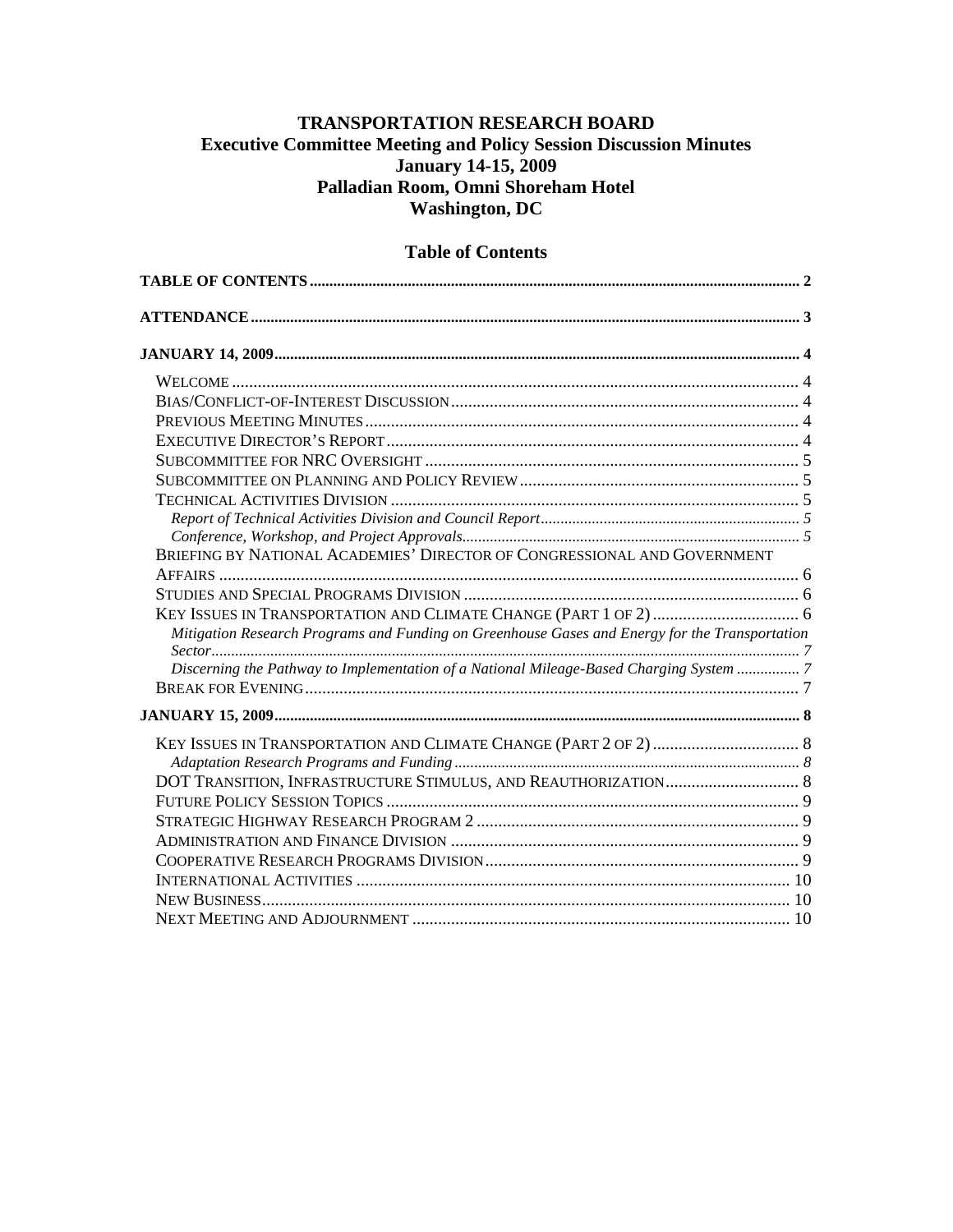#### **TRB Executive Committee Meeting Attendance January 14-15, 2009 Washington, DC Attendance**

<span id="page-2-0"></span>**EXECUTIVE COMMITTEE**

#### **TRB STAFF**

James Whitty Oregon DOT

| Linda Watson                        | Chair      | Cindy Baker                   |                        |
|-------------------------------------|------------|-------------------------------|------------------------|
| <b>Barry Barker</b>                 |            | Ann Brach                     |                        |
| Allen Biehler                       |            | Stephen Godwin                |                        |
| Rebecca Brewster                    | Ex Officio | Neil Hawks                    |                        |
| Larry Brown                         |            | <b>Russell Houston</b>        |                        |
| Paul Brubaker                       | Ex Officio | Christopher Jenks             |                        |
| Deborah Butler                      |            | Michael LaPlante              |                        |
| William Clark                       |            | Mark Norman                   |                        |
| David Ekern                         |            | Suzanne Schneider             |                        |
| Nicholas Garber                     |            | <b>Robert Skinner</b>         |                        |
| John Horsley                        | Ex Officio |                               |                        |
| <b>Edward Helme</b>                 |            |                               | <b>GUESTS</b>          |
| Adib Kanafani                       |            | Ken Adler                     | <b>EPA</b>             |
| Thomas Madison                      | Ex Officio | <b>Thomas Bolle</b>           | <b>RITA</b>            |
| Susan Martinovich                   |            | Cynthia Burbank               | PB Americas            |
| Michael Meyer                       |            | Lisa Colbert                  | <b>FTA</b>             |
| William Millar                      | Ex Officio | Sarah Dunham                  | EPA                    |
| Debra Miller                        |            | Clifford Eby                  | <b>FRA</b>             |
| Michael Morris                      |            | John Gray                     | AAR                    |
| Neil Pedersen                       |            | Arthur Guzzetti               | <b>APTA</b>            |
| Sandra Rosenbloom                   |            | Randy Iwasaki                 | Caltrans               |
| <b>Tracy Rosser</b>                 |            | <b>Timothy Klein</b>          | <b>RITA</b>            |
| Gerry Schwartz                      |            | Kelly Leone                   | <b>RITA</b>            |
| C. Michael Walton                   |            | Sue McNeil                    | University of Delaware |
| <b>Steve Williams</b>               |            | Jeffrey Paniati               | <b>FHWA</b>            |
|                                     |            | Nan Shellabarger              | <b>FAA</b>             |
| <b>MARINE BOARD CHAIR</b>           |            | Michael Trentacoste           | <b>FHWA</b>            |
| Malcolm MacKinnon                   |            | Vincent Valdes                | <b>FAA</b>             |
|                                     |            | Martin Walker                 | <b>FMCSA</b>           |
| <b>TECHNICAL ACTIVITIES COUNCIL</b> |            | <b>RDML James Watson USCG</b> |                        |
| Robert Johns                        | Chair      | <b>James Whitty</b>           | Oregon DOT             |

Robert Johns Paul Bingham Karla Karash Leanna Depue Robert Dorer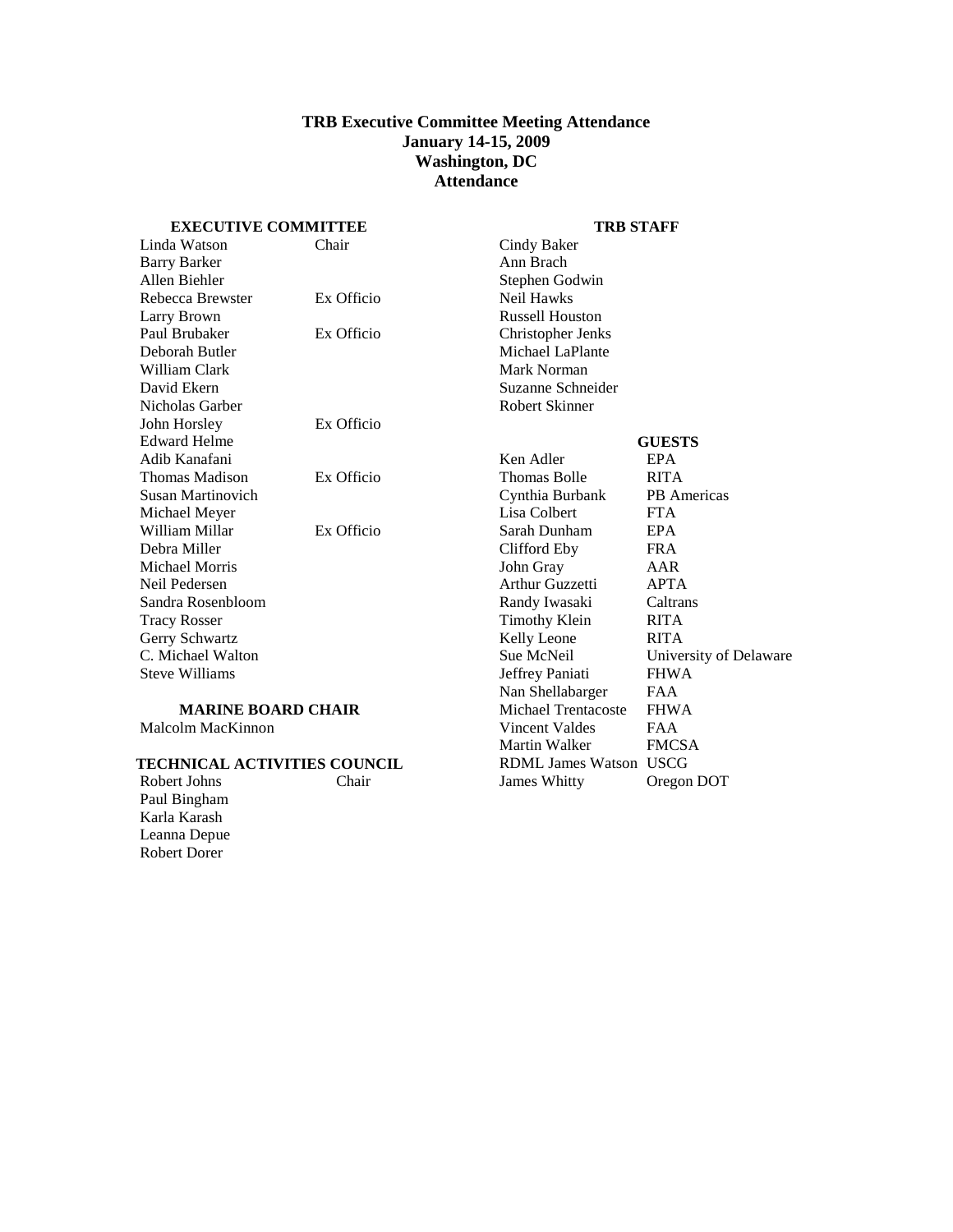## **TRANSPORTATION RESEARCH BOARD Executive Committee Meeting and Policy Session Minutes January 14-15, 2009**

#### **Washington, DC**

<span id="page-3-0"></span>*Highlighted areas indicate Executive Committee action.*

#### **January 14, 2009**

#### <span id="page-3-1"></span>**Welcome**

Transportation Research Board Executive Committee Chair Deb Miller called the meeting to order at approximately 8:30 a.m. Chairman Miller welcomed everyone in attendance. Self-introductions were made.

#### <span id="page-3-2"></span>**Bias/Conflict-of-Interest Discussion**

A bias/conflict–of-interest discussion was held, in which members of the Executive Committee were given the opportunity to disclose potential biases or conflicts of interest they could have related to areas that might be discussed at this or future Executive Committee meetings. No members reported any conflicts of interest related to the Executive Committee's duties.

#### <span id="page-3-3"></span>**Previous Meeting Minutes**

The minutes of the June 13-14, 2008, meeting of the Executive Committee were approved.

#### <span id="page-3-4"></span>**Executive Director's Report**

Robert Skinner provided a report on a number of items concerning TRB as detailed in the Executive Director's Report (Tab 2 of the agenda book). During his presentation, Skinner highlighted the following:

- The 2007-2009 triennium budget is in the final year and is in a strong position. The U.S. Federal Highway Administration (FHWA) has modified its cooperative agreement with TRB so that it will return to annual contribution levels expected at the outset of the FY 2008-2009 triennium.
- While the country's financial situation makes the future uncertain, a finance committee will be convened to plan a budget strategy for the remainder of the triennium.
- During the course of 2008, TRB's reserve and policy funds declined by 17 percent due to NAS investment fund losses. The loss is expected to be offset by transfers to the reserve as the triennium closes out. We also anticipate the possibility of drawing down the reserve during the next triennium.
- The TRB Annual meeting is tracking at about four percent below last year's totals. *(Subsequent to the meeting it was announced that attendance was approximately 10,000, about 500 below last year's total.)*
- A new cooperative agreement was executed in September 2008, between the National Academies, FHWA, and the American Association of State Highway and Transportation Officials (AASHTO) that allows for continued support of the National Cooperative Highway Research Program (NCHRP).
- Several TRB programs may be affected by the reauthorization of federal aviation and surface programs this year and TRB will be watching the situation closely.
- The 2009 budget forecast for the National Academies looks strong; however, the 2010 budget could be affected by the economic downturn.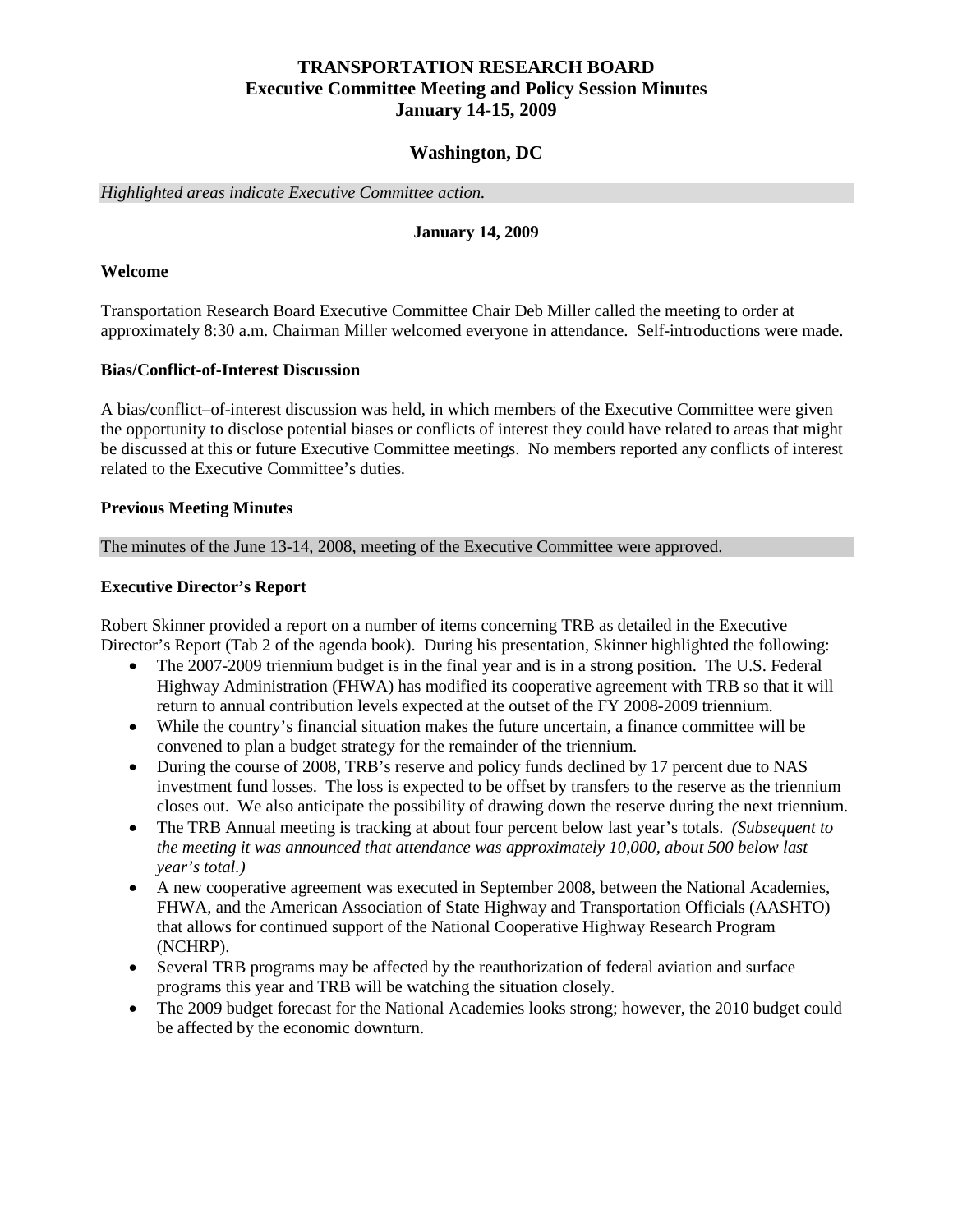### <span id="page-4-0"></span>**Subcommittee for NRC Oversight**

Michael Walton described the role and background of the SNO and some of its oversight activities, including its efforts to support the broadening of the representation of minorities and women on TRB committees and panels as detailed in the SNO report (Tab 3A of the agenda book). Walton described the biennial program review process conducted by the Governing Board of the National Research Council and directed members' attention to the TRB Biennial Program Report included in the agenda book. The Executive Committee approved the report.

### <span id="page-4-1"></span>**Subcommittee on Planning and Policy Review**

Michael Meyer, chair of the Subcommittee on Planning and Policy Review (SPPR), described the role of the SPPR (Tab 3b of the agenda book) as the group essentially charged with providing guidance and input to TRB between meetings of the Executive Committee. Meyer highlighted the review of the Marine Board, which had taken place at the October 2008 SPPR meeting, and expressed his pleasure over efforts to enhance the Executive Committee's understanding of the Marine Board.

### <span id="page-4-2"></span>**Technical Activities Division**

### <span id="page-4-3"></span>Report of Technical Activities Division and Council Report

Robert Johns and Mark Norman reported on activities of the Technical Activities Council (TAC) and Technical Activities Division (TAD) as detailed in their report (Tab 4A of the agenda book). Their presentations highlighted the following:

- The TAC is using responses to a survey of committee members to identify the high-priority action items it will be addressing over the next year.
- More than 60 sessions and workshops were developed under the Annual Meeting's (AM's) spotlight theme of "Transportation, Energy, and Climate Change." A record number of papers were submitted for inclusion in the AM's program, a workshop at this year's meeting was sponsored by the Executive Committee, and several enhancements have been made to the program based on attendee suggestions.
- The AM is expected to continue to be held at the three Connecticut Avenue Collection hotels for the foreseeable future.
- TRB is taking additional steps to make information available to those who cannot attend TRB events and taking steps to minimize the potential financial impacts to TRB of reduced attendance at the AM and other specialty conferences.
- After a one-year hiatus, Thomson Reuters Science has released the citation impact factor for the *Transportation Research Record: Journal of the Transportation Research Board*. The 2007 impact factor is 0.206. The 2005 impact factor was 0.145 and the 2004 impact factor was 0.072.
- TRB is looking into new requirements of some states and organizations for more formal approval of providers of certified professional development hours.
- The "Funding Sources for Transportation Research: Competitive Programs" website has been launched. It was a joint project of the TRB Committee on the Conduct of Research and AASHTO's Research Advisory Committee.

<span id="page-4-4"></span>Conference, Workshop, and Project Approvals

The Executive Committee approved TRB sponsorship or co-sponsorship of the following conferences:

- $19<sup>th</sup>$  Biennial Visibility Symposium (sponsor)
- Transportation Hazards and Security Summit 2009: Progress Through Partnership (sponsor)
- Safety Information for Transportation Asset Management (sponsor)
- Truck and Bus Driver Health and Wellness (sponsor)
- Design-Build in Transportation Conference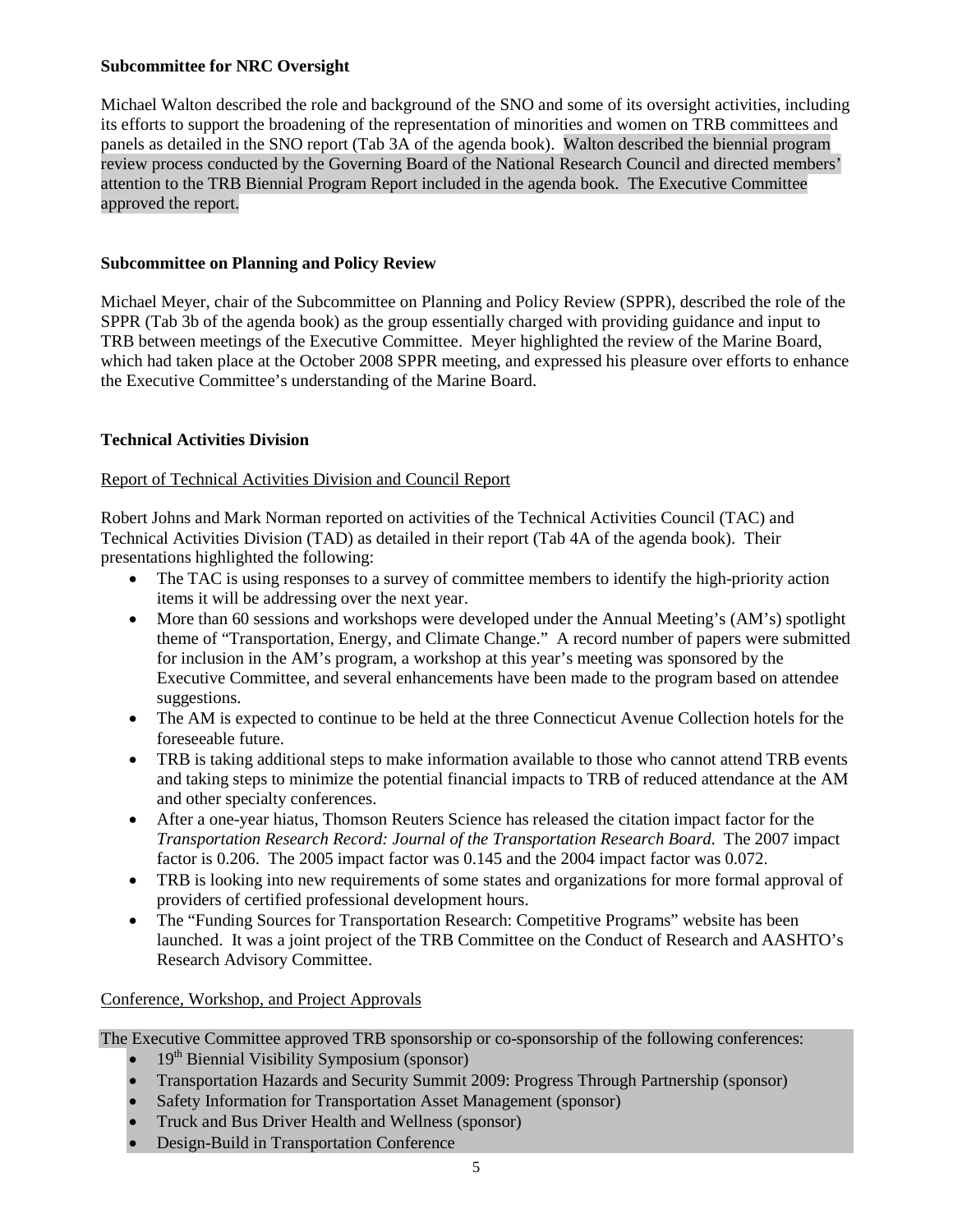- 26th International Bridge Conference (IBC) (cosponsor)
- Earthquake Engineering in a Multihazard Environment (cosponsor)
- 14<sup>th</sup> Conference on Cold Regions Engineering (cosponsor)
- First International Conference on Pavement Preservation (cosponsor)
- International Conference on the Safety and Mobility of Vulnerable Road Users: Pedestrians, Motorcyclists, and Bicyclists (cosponsor)
- IABMAS 2010: Fifth International Conference on Bridge Maintenance, Safety and Management (cosponsor)
- 5<sup>th</sup> New York City Bridge Conference (sponsor)

### <span id="page-5-0"></span>**Briefing by National Academies' Director of Congressional and Government Affairs**

Jim Jensen, the National Academies' Director of Congressional and Government Affairs, told members of the Executive Committee that six members of the National Academy of Sciences have been appointed to the Obama Administration and that it is now time for the scientific community to perform. Jensen said that in the economic recovery bill Congress will probably require mechanisms to measure the bill's effectiveness. The economic recovery bill may take some immediate pressure off the funding situations within agencies and at the state level, but it will not be a fix to the long-term funding needs that must be addressed by Congressional authorizers over the coming year.

### <span id="page-5-1"></span>**Studies and Special Programs Division**

Stephen Godwin noted that the Studies and Special Programs Division report (Tab 4B of the agenda book) provides an overview of pending studies, potential studies, policy studies under way, and reports completed in 2008. Highlights of Godwin's presentation include the following:

- As part of the "big issues" studies series, TRB is proposing studies (a) to assess the quality of vehicle travel data at the federal, state, and local level and make recommendations for an affordable and sustainable system of estimating personal and freight travel, and (b) to inform the regulatory process for surface transportation program performance measures that are expected to be part of the next authorization. Upon learning from Jeff Paniati, Executive Director of FHWA, that FHWA had work underway in both these areas, Godwin indicated that he would coordinate with FHWA as the prospectuses for these projects continue to be fleshed-out and would report back to the Subcommittee on Planning and Policy Review.
- The Executive Committee approved the Cook Inlet: Design of a Comprehensive Risk Assessment project. The Cook Inlet project will be built upon the model used to develop the report on *Risk of Vessel Accidents and Spills in the Aleutian Islands: Designing a Comprehensive Risk Assessment*, but will be tailored to the unique circumstances of Cook Inlet.
- The Executive Committee approved the Naval Engineering in the 21<sup>st</sup> Century: Phase 1 Workshop study to review current activities within the major universities that have both undergraduate and graduate programs in naval engineering to understand the focus, content, and structure of the various approaches employed.

## <span id="page-5-2"></span>**Key Issues in Transportation and Climate Change (Part 1 of 2)**

The policy session included the presentation of three papers were commissioned as part of a TRB study to recommend a series of transportation research programs to Congress for consideration in the next reauthorization of federal surface transportation programs. The research recommendations will address climate change, energy conservation, and the transition to a new transportation funding mechanism to replace or supplement the motor fuel tax.

Since the papers that were presented will be modified based on the comments from the Executive Committee, these minutes highlight the subject of the papers, but focus more on the types of comments provided by members of the Executive Committee.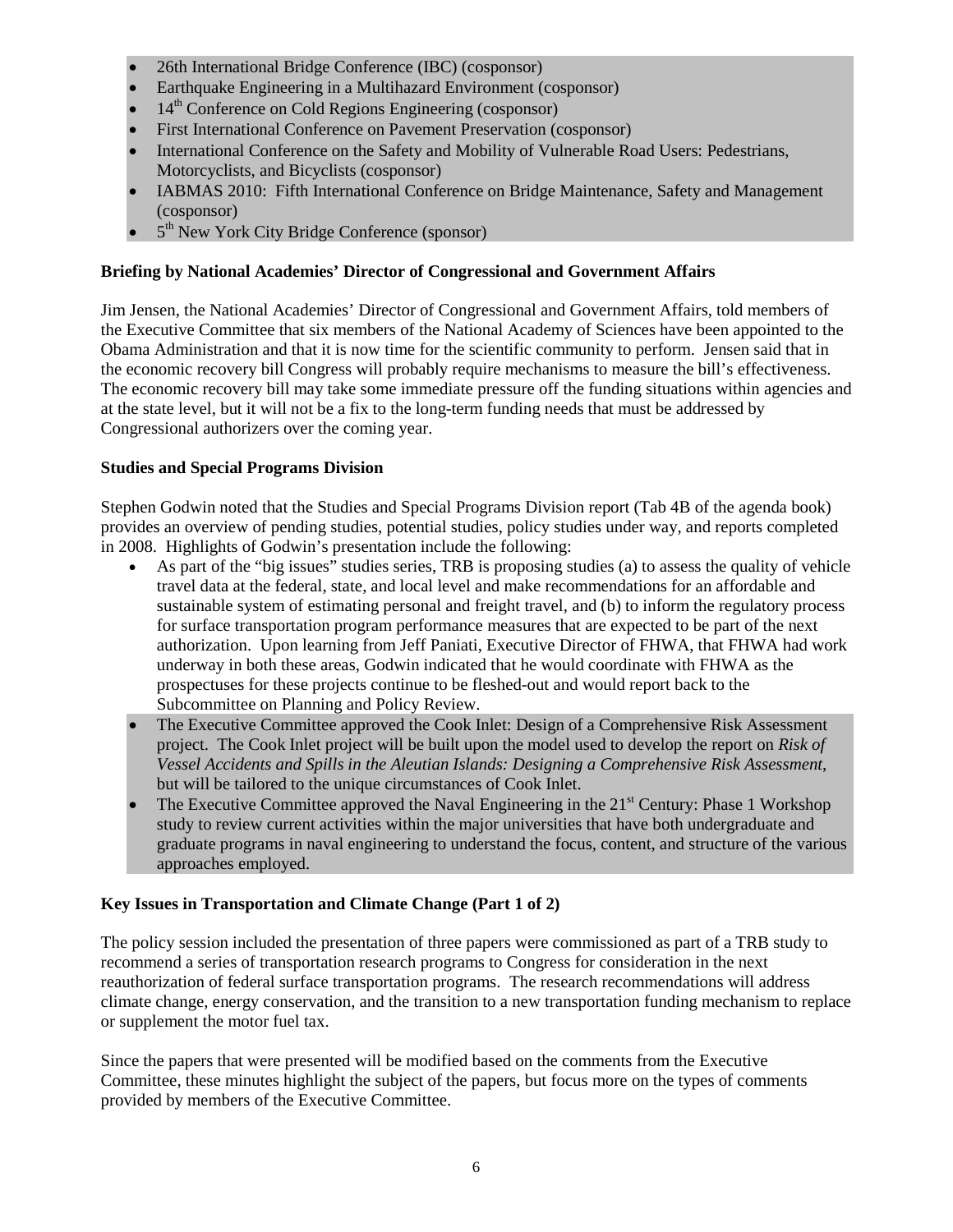## <span id="page-6-0"></span>Mitigation Research Programs and Funding on Greenhouse Gases and Energy for the Transportation Sector

The goal of this paper is to identify knowledge gaps and areas of uncertainty about transportation strategies to mitigate greenhouse gas emissions and reduce energy consumption and to recommend a program of research that would give policy makers better information for decisions about policies and programs. The paper identifies needed research, estimates the cost of a program, and comments on the most effective way of carrying out the research. The paper's author is Cindy Burbank, National Planning and Environment Practice Leader, Parsons Brinckerhoff, Inc. (PB) Americas.

General Themes from Executive Committee Comments

- The paper should be broadened to consider:
	- o the contribution of transit and other transportation alternatives, such as ridesharing, van pools, and car pools
	- o the experiences of other modes such as rail in terms of implementing broad new technology across an entire sector or trucking, which has worked with its customers to reduce the weight of products,
	- o the appropriate roles for different players, such as academia, in the effort;
	- o the role of waterways and barriers to mode switching, and
	- o issues associated with the management of research on a topic this immense.
- Position the role and value of research in terms of mitigation and implementation, and explore the existing knowledge base before starting any activity.
- Identify the most cost-effective strategies, examine how they might complement other strategies, and explore potential unintended consequences or tradeoffs.
- Include reviewers with a broader range of perspectives before the paper is finalized.

### <span id="page-6-1"></span>Discerning the Pathway to Implementation of a National Mileage-Based Charging System

The goal of this paper is to identify a research, development, and demonstration strategy that will allow for a transition to a new means of charging users of roads and highways. The paper focuses on key decisions that need to be made at the technical, administrative, and policy levels to implement mileage-based charging and recommend RD&T strategies to inform those decisions. The paper's author is James Whitty, Office of Innovative Partnerships and Alternative Funding Manager, Oregon Department of Transportation.

General Themes from Executive Committee Comments

- Explore the influence of the federal reauthorization cycle on the potential implementation of studies, experimentation, and acceptance of a mileage-based charging system.
- Examine the potential links between a national mileage-based charging system and the vehicle infrastructure integration (VII) effort with particular attention to the VII's work in the area of privacy.
- Examine an implementation process that gives stakeholders the ability to steer the process and help develop consensus on the proposals.
- Begin to explore the issue of public and political acceptance of the concept. What would the public's expectations be and how can those expectations be shaped and addressed across different socio-economic and political groups? Most importantly, how long will it take to get acceptance.
- Include environmental groups in the process of developing these ideas.

## <span id="page-6-2"></span>**Break for Evening**

Miller called a recess to the meeting at 5:30 p.m.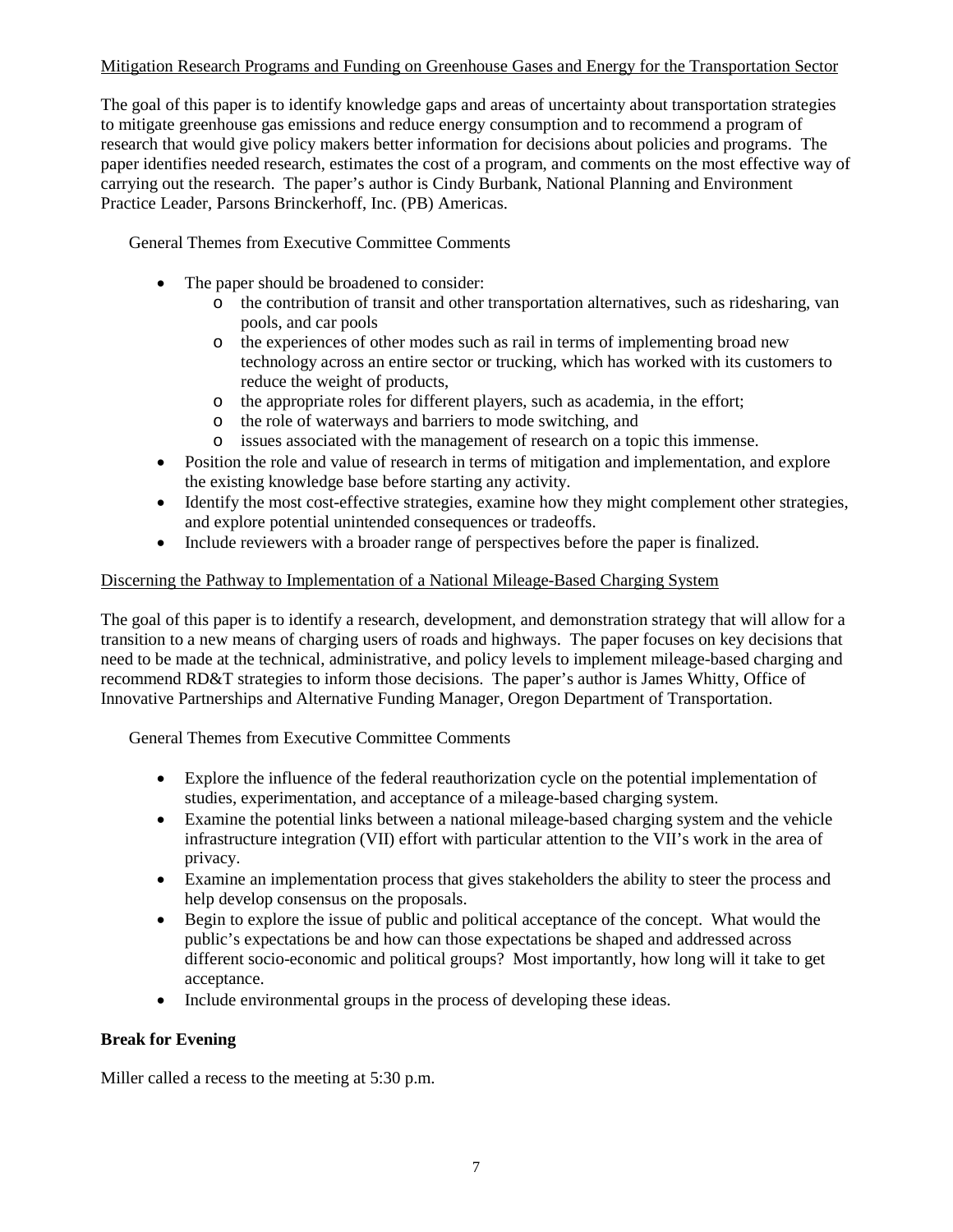## **January 15, 2009**

<span id="page-7-0"></span>Miller called the Executive Committee back in session at 8:30 a.m.

### <span id="page-7-1"></span>**Key Issues in Transportation and Climate Change (Part 2 of 2)**

#### <span id="page-7-2"></span>Adaptation Research Programs and Funding

The goal of this paper is to develop research programs that will help the transportation sector begin to adapt to the increases in sea level, flooding, and temperature that will accompany climate change. The paper will identify needed research, estimate the cost of a program, and comment on the most effective ways of carrying out the research. The paper's author is Sue McNeil, Professor, University of Delaware.

General Themes from Executive Committee Comments

- Add more detail to the research plan that considers how adaptation will vary across regions and the states.
- Explore the issue of unintended consequences.
- Broaden the group that would have input into the effort to include members of the climate change community.
- Don't move forward until after reviewing the existing knowledge base on climate change.
- Consider the role of adaptation in terms of other regular maintenance or construction activities undertaken already.
- Don't forget that adaptation will need to take place at sea as well as on land.
- Identify policies that may prevent adaptation and work with stakeholders to address the inconsistencies.

#### <span id="page-7-3"></span>**DOT Transition, Infrastructure Stimulus, and Reauthorization**

Jeff Morales, Mort Downey, and Jack Basso, members of (*then*) President-Elect Obama's transportation transition team, briefed the Executive Committee on the status of the transition process. They report that the handoff between the current and incoming administrations has been very smooth. It could be June or July until many of the U.S. Department of Transportation (DOT) positions are filled. Reauthorization will likely be affected by the benefits perceived from transportation investments made in the economic recovery package. Urban issues are expected to receive more attention by the Obama administration. The recession is expected to last about two years. Obama's economists consider investments in infrastructure to be an effective tool to stimulate the economy, but people should not expect research to be a big part of the economic recovery package.

John Horsley, Executive Director, AASHTO, suggested that those that believe that transportation investments will help stiumlate the economy are pushing for \$50 billion for transportation in the economic recovery bill, while those not as convinced of the benefit of such investments are backing \$25 billion. He also noted that the expected \$5 to 6 billion shortfall in the Highway Trust Fund for 2010 would drop the program from about \$45 billion per year to \$21 billion, due to a cash flow issue. He suggested that some corrective action must be taken before then.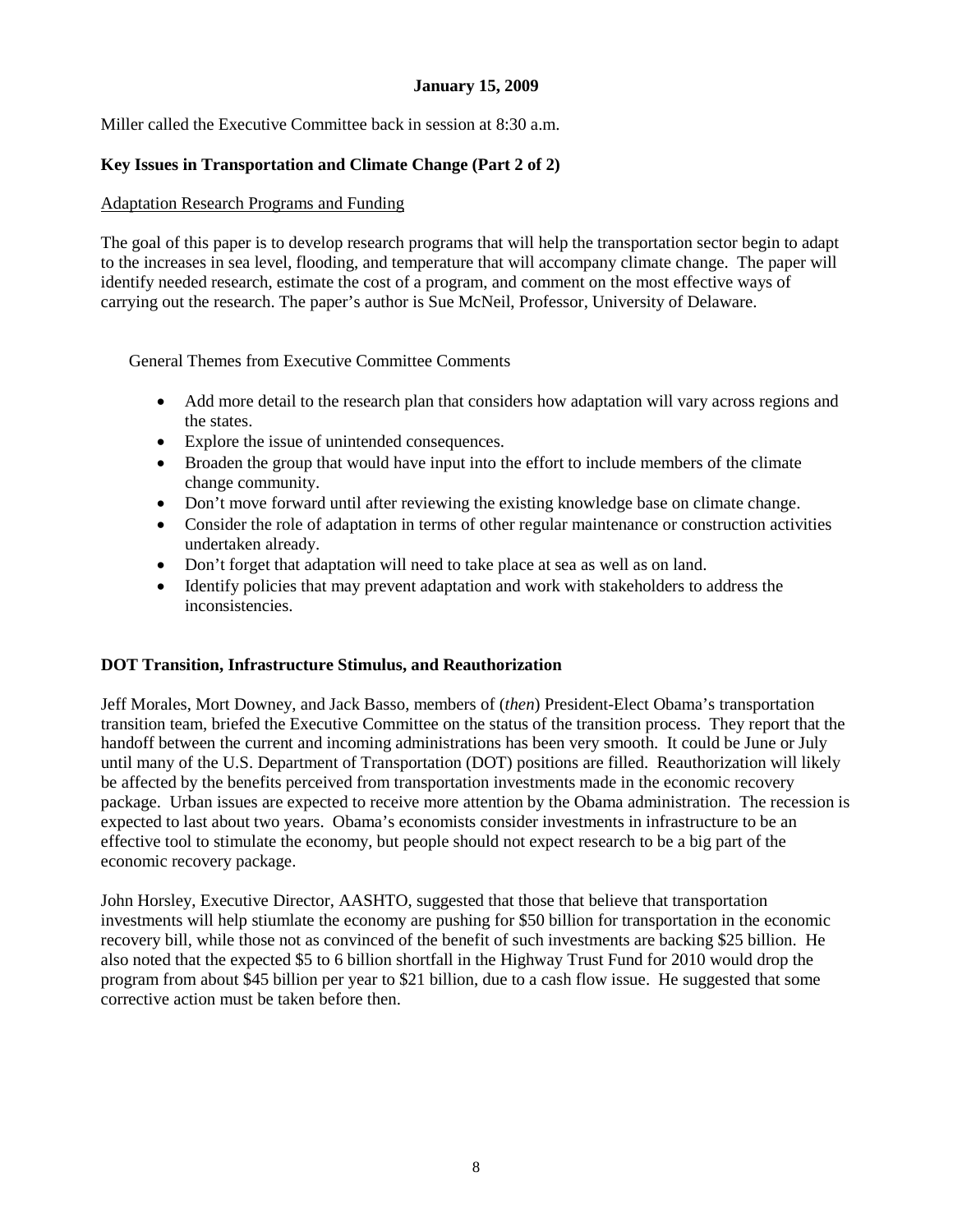### <span id="page-8-0"></span>**Future Policy Session Topics**

Russell Houston provided an overview of the SPPR's suggested topics for the January 2010 policy session (Tab 6B of the agenda book).

The Executive Committee approved a session for the June 2010 meeting that will examine water transportation. The session will explore the current status of ocean, coastal, and inland shipping and how the operation of the system is enhanced or constrained by federal policies; the decentralized, multi-agency federal approach to the marine transportation system; and the federal posture toward port development.

### <span id="page-8-1"></span>**Strategic Highway Research Program 2**

Neil Hawks directed members of the Executive Committee to the Strategic Highway Research Program 2 (SHRP 2) report (Tab 4E of the agenda book).

- Hawks noted that SHRP 2 has 35 research projects under way and 3 others have been completed. In addition, 12 contracts are in negotiation and another 4 projects are midway through a multistep proposal process. More than \$86 million has been obligated to 64 projects.
- Hawks highlighted Project S07, which is the main data collection project for the in-vehicle naturalistic driving behavior study. Each study site will be administered under a different contract. Two rounds of requests for qualifications yielded 13 combinations of contractors and proposed study sites meeting the study design criteria. RFPs will be issued to the "qualified" contractors in 2009. The total number of sites to be selected is still uncertain and will be determined by the responses to the RFP.

#### <span id="page-8-2"></span>**Administration and Finance Division**

Michael LaPlante summarized the Administration and Finance Division report (Tab 4C of the agenda book). During his presentation he reported that:

- Total expenditures for TRB program activities are estimated at \$87 million for calendar year 2008 and are projected to be nearly \$100 million for calendar year 2009. The growth is a result of a \$12.5 million increase in activity for SHRP 2. This funding will level off next year and begin to decrease in 2012 and 2013 as SHRP 2 nears completion. However, growth in the various Cooperative Research Programs – particularly an increase in the ACRP from \$10M to \$15M – will likely keep TRB-wide expenditures above the \$100M mark for the foreseeable future.
- Development of the next triennium budget has been delayed because of the economy and its impact on the budgets of the state departments of transportation. The 2010 budget will be level with the 2009 figures established in the current triennium budget.

#### <span id="page-8-3"></span>**Cooperative Research Programs Division**

Christopher Jenks provided a status report on the National Cooperative Highway Research Program (NCHRP), Transit Cooperative Research Program (TCRP), Airport Cooperative Research Program (ACRP), National Freight Cooperative Research Program (NFCRP), and Hazardous Materials Cooperative Research Program (HMCRP), as detailed in the Cooperative Research Programs report (Tab 4D of the agenda book). In addition, he highlighted the following items:

- During 2008, approximately 125 publications were issued from the various cooperative research programs (approximately 10 publications per month).
- Legislation that authorizes Amtrak includes a cooperative research program to examine commuter, intercity, and freight rail issues. The program is authorized at \$5 million annually, beginning in FY